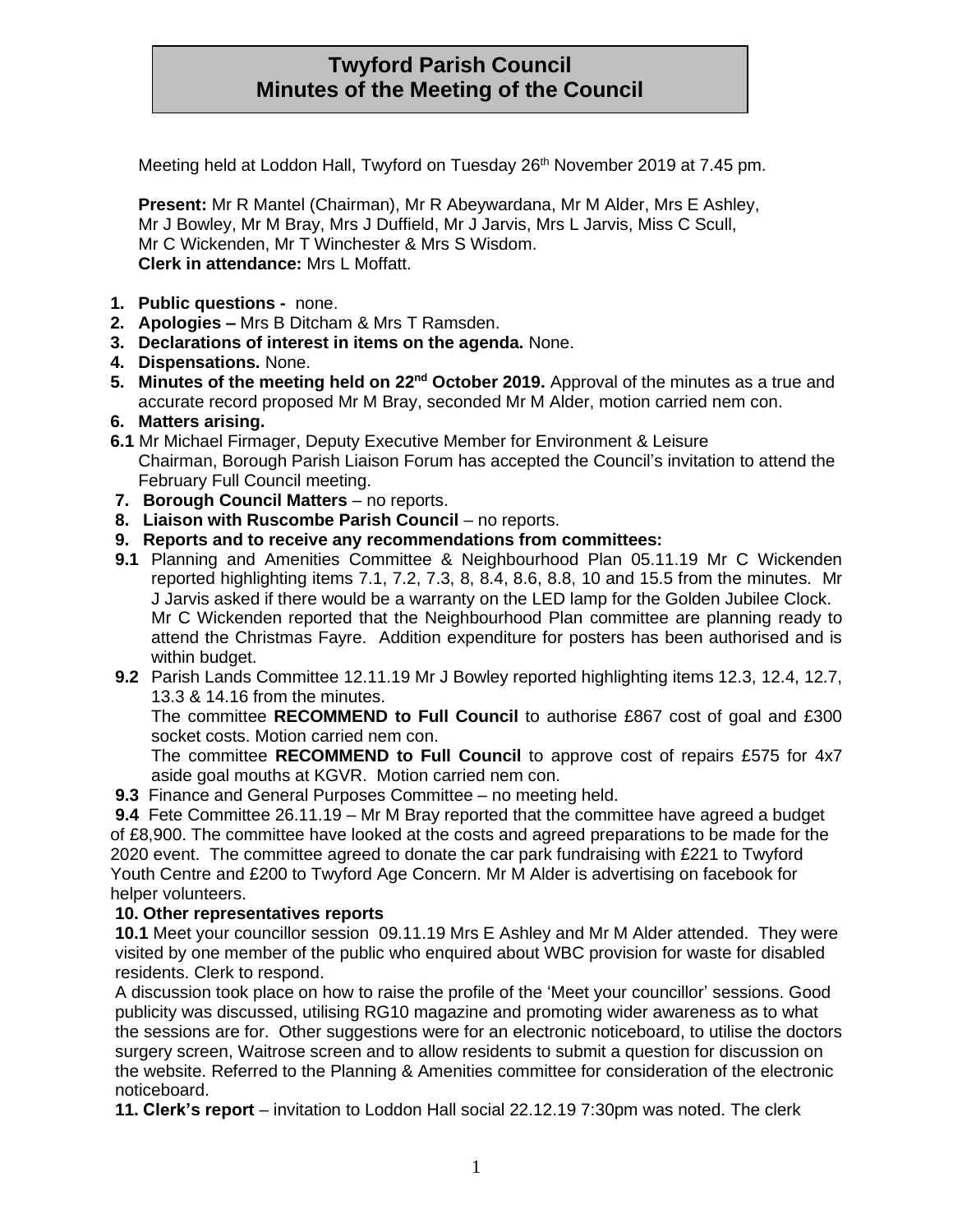reported on the clerk forum meeting. Citizens Advice had attended to talk on their services. They have been granted funding for outreach sessions and were asking each Parish for possible locations for two visits in 2020. Agreed to put a variety of suggestions to Citizens Advice from: Twyford Village Fete; Donkey Derby; Christmas Fayre; Day Lewis Chemist or Newdays (possible availability of private consulting room). Another item discussed at the forum was climate emergency. Some Parishes are producing their own information on how they are dealing with climate change and Woodley Town Council have produced a leaflet which is available on their website. Agreed to consider what Twyford Parish Council are doing and might do and to consider producing information for the website. It had also been agreed to consider promoting the Nature Reserve. Agreed for the Planning & Amenities committee to consider this further.

## **12. Items to be discussed at the next meeting**

Mr J Jarvis put the following items forward for consideration at the next meeting:

- Propose a motion to agree a policy concerning the length of time a councillor may serve as Chairman or Vice Chairman to the council or committee.
- Propose a motion at the Finance & General Purposes committee to appoint 1-2 councillors from the whole council to carry our regular periodic checking on payments and income to the Council.
- Propose a motion to form a Task and Finish Group to look at the way forward for Twyford Parish Council including discussion on subjects proposed by all councillors and to recommend future works.
- Propose a motion to discuss the clerks workload and to amend the frequency and content of all committee and council meetings.

#### **13. Correspondence (circulated to councillors by email):**

13.1 Invitation to attend CCB AGM & Conference 7th Nov 2019 (circulated 17.10.19) Noted. 13.2 CCB Invitation To Attend New & Interesting Training Opportunities (circulated 17.10.19) Noted.

13.3 Twinning Minutes from 16.10.19 (circulated 18.10.19) Noted.

13.4 October Half-term activities at Wokingham Borough Libraries (circulated 23.10.19) Noted.

13.5 Youth Centre AGM 12.11.19 (circulated 28.10.19) Noted. 13.6 Are you affected by Cancer? (circulated 28.10.19) Noted.

13.7 Message from Sarah Hollamby, Director Locality and Customer Services (circulated 29.10.19) Noted.

13.8 Involve Funding Alert  $\binom{1}{2}$  Grants up to £25,000 community-led for pocket park (circulated 31.10.19) Mrs J Duffield highlighted that this might be of interest for allotments and green prescriptions. Noted.

13.9 Action for All E-Bulletin [10] (circulated 01.11.19) Noted.

13.10 Ruscombe Parish Council meeting agenda & October minutes (circulated 01.11.19) Noted.

- 13.11 Help Wokingham Borough Council be carbon neutral (circulated 01.11.19) Noted.
- 13.12 Burglary and Fraud Poster Event 27th November (circulated 07.11.19) Noted.

13.13 Wokingham Borough Mayor's School Carol Concert (circulated 07.11.19) Mr R Mantel to attend. Noted.

13.14 Don't Disappear - Office of the Police and Crime Commissioner launch video to raise awareness of relationship abuse (circulated 07.11.19) Noted.

13.15 Community Navigation (circulated 07.11.19) Noted.

13.16 Wokingham Voluntary Sector Strategy Consultation (circulated 12.11.19) Noted.

13.17 Thames Valley Police Community conference (circulated 19.11.19) Noted.

**14. List of authorised payments** – list dated 25/11/19 approval proposed by Mr J Jarvis, seconded Mr C Wickenden. Motion carried unanimously.

### **15. Dates of meetings:**

**All meetings 7:45pm at Loddon Hall unless noted otherwise.**

Christmas tree arrangements 01.12.19